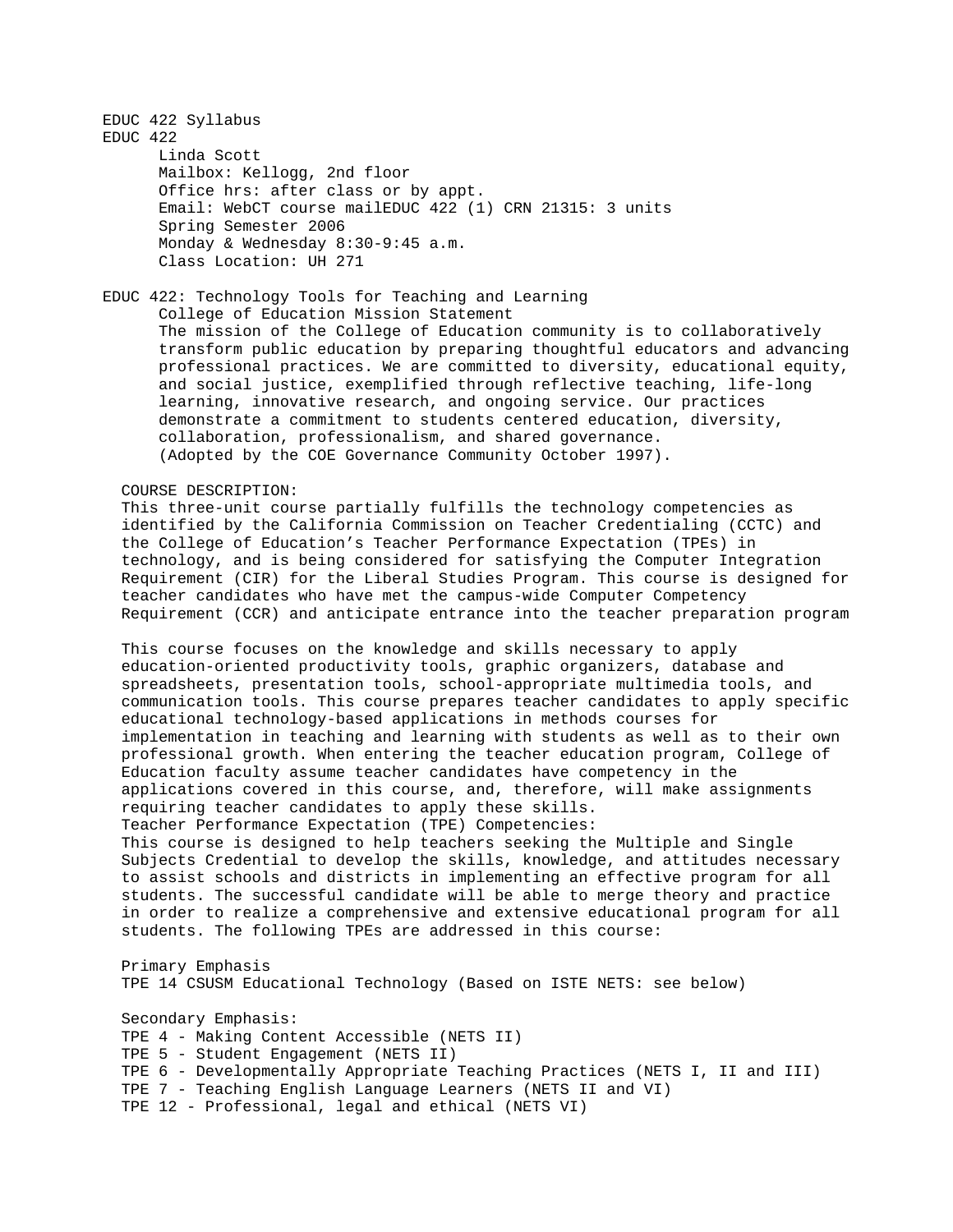TPE 13 - Professional Growth (NETS V)

 National Educational Technology Standards for Teachers Teaching Performance Expectation (TPE 14) is based on ISTE NETS (See cnets.iste.org) for detailed information). This course focuses primarily on ISTE NETS I, V, and VI and secondary emphasis on ISTE NETS II, III and IV. I. TECHNOLOGY OPERATIONS AND CONCEPTS. Teachers demonstrate a sound understanding of technology operations and concepts. Teachers: A. Demonstrate introductory knowledge, skills, and understanding of concepts related to technology (as described in the ISTE National Education Technology Standards for Students). B. Demonstrate continual growth in technology knowledge and skills to stay abreast of current and emerging technologies. II. PLANNING AND DESIGNING LEARNING ENVIRONMENTS AND EXPERIENCES. Teachers plan and design effective learning environments and experiences supported by technology. Teachers: A. design developmentally appropriate learning opportunities that apply technology-enhanced instructional strategies to support the diverse needs of learners. B. apply current research on teaching and learning with technology when planning learning environments and experiences. C. identify and locate technology resources and evaluate them for accuracy and suitability. D. plan for the management of technology resources within the context of learning activities. E. plan strategies to manage student learning in a technology-enhanced environment. III. TEACHING, LEARNING, AND THE CURRICULUM. Teachers implement curriculum plans that include methods and strategies for applying technology to maximize student learning. Teachers: A. facilitate technology-enhanced experiences that address content standards and student technology standards. B. use technology to support learner-centered strategies that address the diverse needs of students. C. apply technology to develop students' higher order skills and creativity. D. manage student learning activities in a technology-enhanced environment. IV. ASSESSMENT AND EVALUATION. Teachers apply technology to facilitate a variety of effective assessment and evaluation strategies. Teachers: A. apply technology in assessing student learning of subject matter using a variety of assessment techniques. B. use technology resources to collect and analyze data, interpret results, and communicate findings to improve instructional practice and maximize student learning. C. apply multiple methods of evaluation to determine students' appropriate use of technology resources for learning, communication, and productivity. V. PRODUCTIVITY AND PROFESSIONAL PRACTICE. Teachers use technology to enhance their productivity and professional practice. Teachers: A. Use technology resources to engage in ongoing professional development and lifelong learning. B. Continually evaluate and reflect on professional practice to make informed decisions regarding the use of technology in support of student learning. C. Apply technology to increase productivity. D. Use technology to communicate and collaborate with peers, parents, and the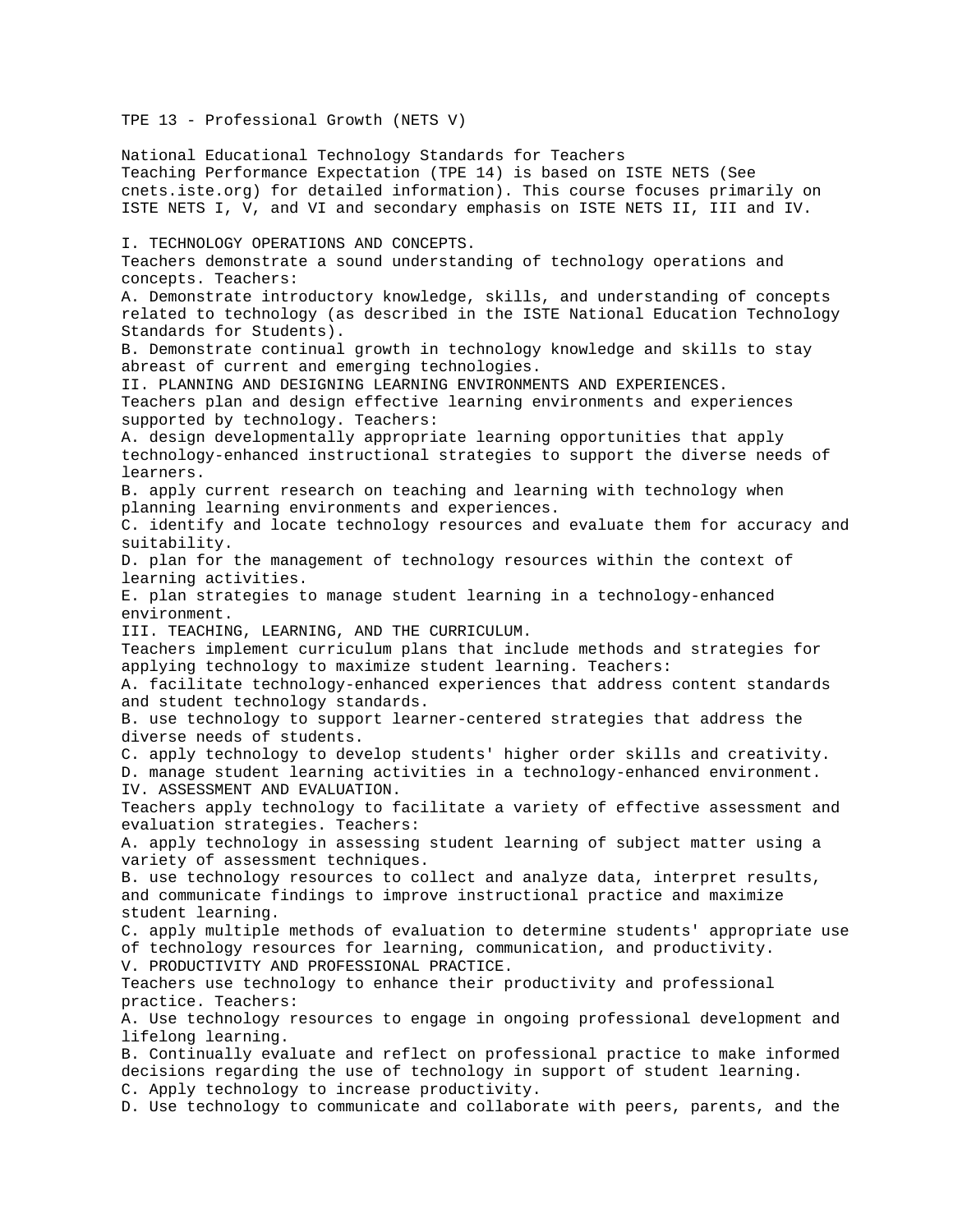larger community in order to nurture student learning. VI. SOCIAL, ETHICAL, LEGAL, AND HUMAN ISSUES. Teachers understand the social, ethical, legal, and human issues surrounding the use of technology in PK-12 schools and apply those principles in practice. Teachers: A. Model and teach legal and ethical practice related to technology use. B. Apply technology resources to enable and empower learners with diverse backgrounds, characteristics, and abilities. C. Identify and use technology resources that affirm diversity. D. Promote safe and healthy use of technology resources. E. Facilitate equitable access to technology resources for all students. COURSE OBJECTIVES: Teacher candidates will demonstrate competency in using a set of educational technology tools that are applied in teaching and learning within the credential program and used in public school settings. They will demonstrate competency in the following: A. Meeting the ISTE standards I, V, and VI outlined above and meet standards II, III and IV at an approaching level of proficiency. B. Using a variety of educational technology tools applied within teaching and learning for the credential program and for use in public school settings; and C. Setting up an electronic portfolio for completion in the CSUSM teacher-credentialing program. PREREQUISITE The prerequisite for this course is completion of the campus-wide Computer Competency Requirement. This requirement can be fulfilled by successful completion of one of the following: • Taking the CSUSM CCR assessment or equivalent course • Completion of an approved computer literacy course at the community college level. REQUIRED MATERIALS & SUPPLIES NOTE: It is not necessary to purchase the educational software, as much of the specific software titles are available on the Web in demo-version and/or available on campus. A. ISTE Student Membership: (http://www.iste.org) (\$54.00). Must be purchased first week of class. B. Task Stream Registration: http://www.taskstream.com (\$20 - \$65) Register by 2nd class. C. USB key-drive (128MB or more with extension cable): Due Week 2 D. At least one CD-R or CD-RW (1x-8x speed): Due Week 5 E. One Video tape per group and batteries for video project: Due Week 5 F. Use of campus email account and WebCT for course communication (provided free) G. Print card from ACD 202 or Kellogg Library This is a volume produced by the professional association that contains the educational technology standards for students at all levels as well as sample lessons on how that standards can be implemented in teaching content. This book will be referred to in other CSUSM-COE courses. Supporting Web site www.iste.org.

# ASSESSMENT

 In order to successfully complete this course, the assignments must be completed at an acceptable level noted on assignment directions and rubrics. In addition to the assignments described below, performance assessment on the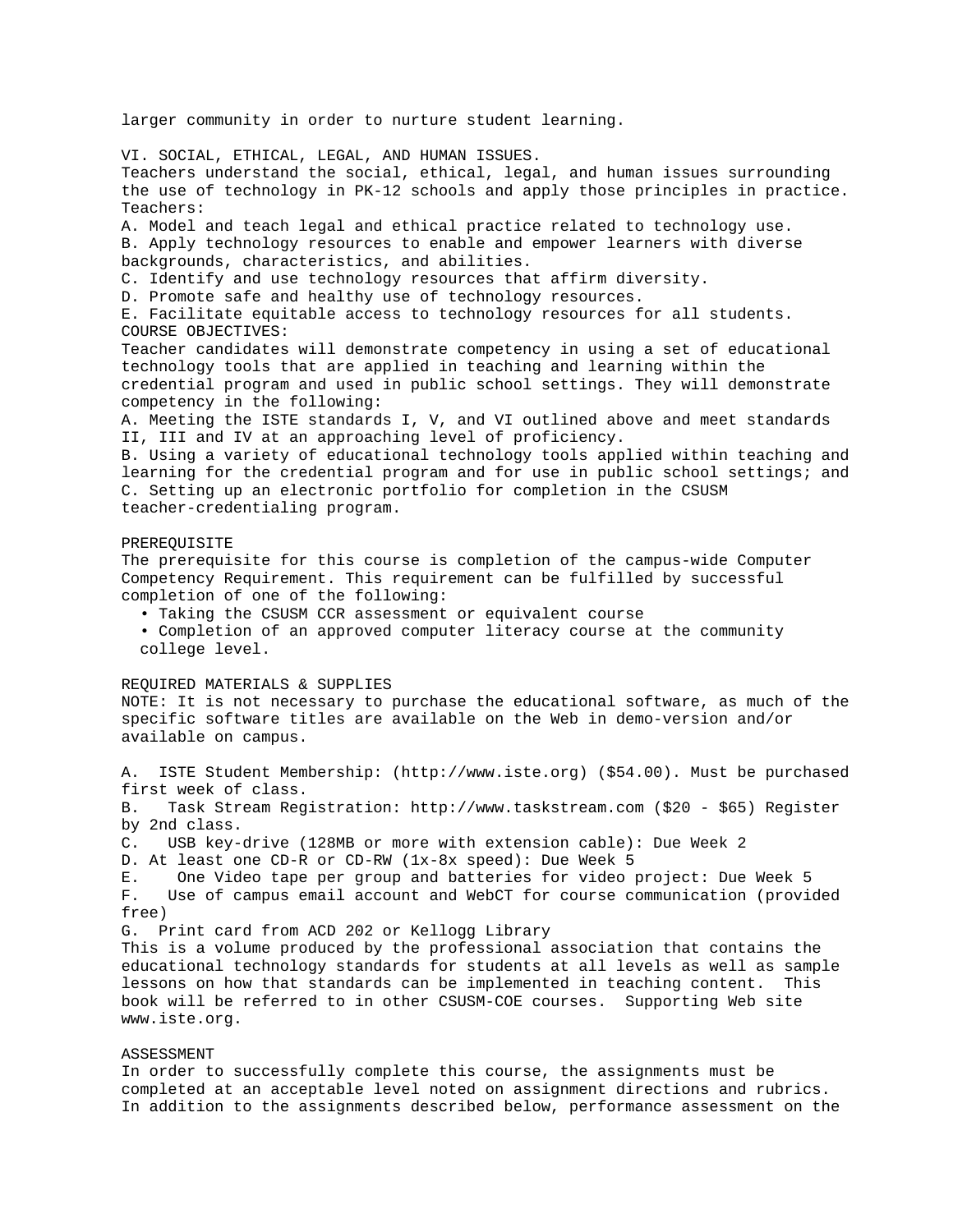teacher candidate's ability to perform tasks using the software will be assessed. Because the content of this course contributes to passage of multiple TPEs, successful completion is imperative. Failure to successfully complete this course will prohibit a teacher candidate from entering the program. The percentage of weight of each assignment is noted next to the description of the topic. Late assignments or assignments missing required elements receive reduced points. All assignments must be completed to pass the course.

### COURSE CONTENT

 The following themes will be address in the process of the course. Assignments relating to demonstrating competency in operating each of the educational tools will be assessed. Descriptions of the assignments will be available in WebCT..

Points Assignments

```
 10Letter of Introduction 
20Internet 
50Journal 1 
30Excel Project 
30Newsletter 
30Online Bookmarks 
20PowerPoint Project 
100 Midterm 
10Database 
150Software Evaluation 
100Inspiration/Kidspiration 
50Journal 2 
20Narrative in Taskstream 
50Web Page 
100Video Project 
30Copyright/Fair Use 
100Taskstream Portfolio 
100 Class Investment
```

```
 1000 TOTAL
```
 Class Investment (Attendance, participation and attitude) 10% Your investment in this class is demonstrated through regular, prompt class attendance and participation; through active, constructive and creative contributions (both online and in class); and through participation in cooperative, collaborative learning. 100 Points Homework: Because of the interactive nature of the class, students will be expected to have their assignments completed and turned in on time. All assignments are due at the beginning of the class period. Late assignments will only be accepted if there are extenuating circumstances approved by the instructor. Grading is calculated on the following standard: 94 - 100 = A80 - 83 = B-70 - 73 = C-

 90 - 93 = A-77 - 79 = C+60 - 69 = D 87 - 89 = B+74 - 76 = Cbelow 60 = F 84 - 86 = B

COE Attendance Policy

 Due to the dynamic and interactive nature of courses in the College of Education, all students are expected to attend all classes and participate actively. At a minimum, students must attend more than 80% of class time, or